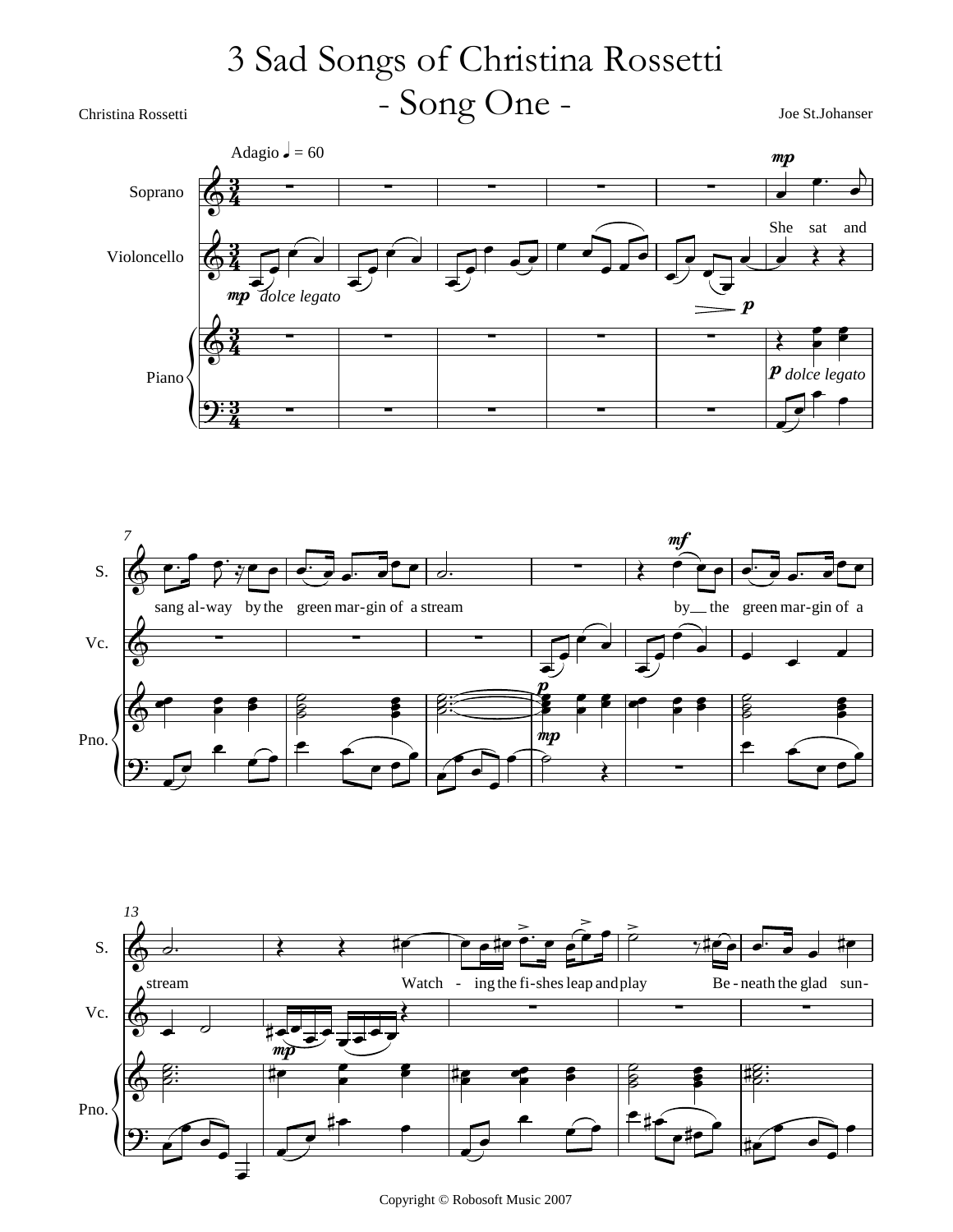

 $\overline{\phantom{a}}$ 

₹

 $\overline{\phantom{a}}$  $\overline{\bullet}$ 

**2**